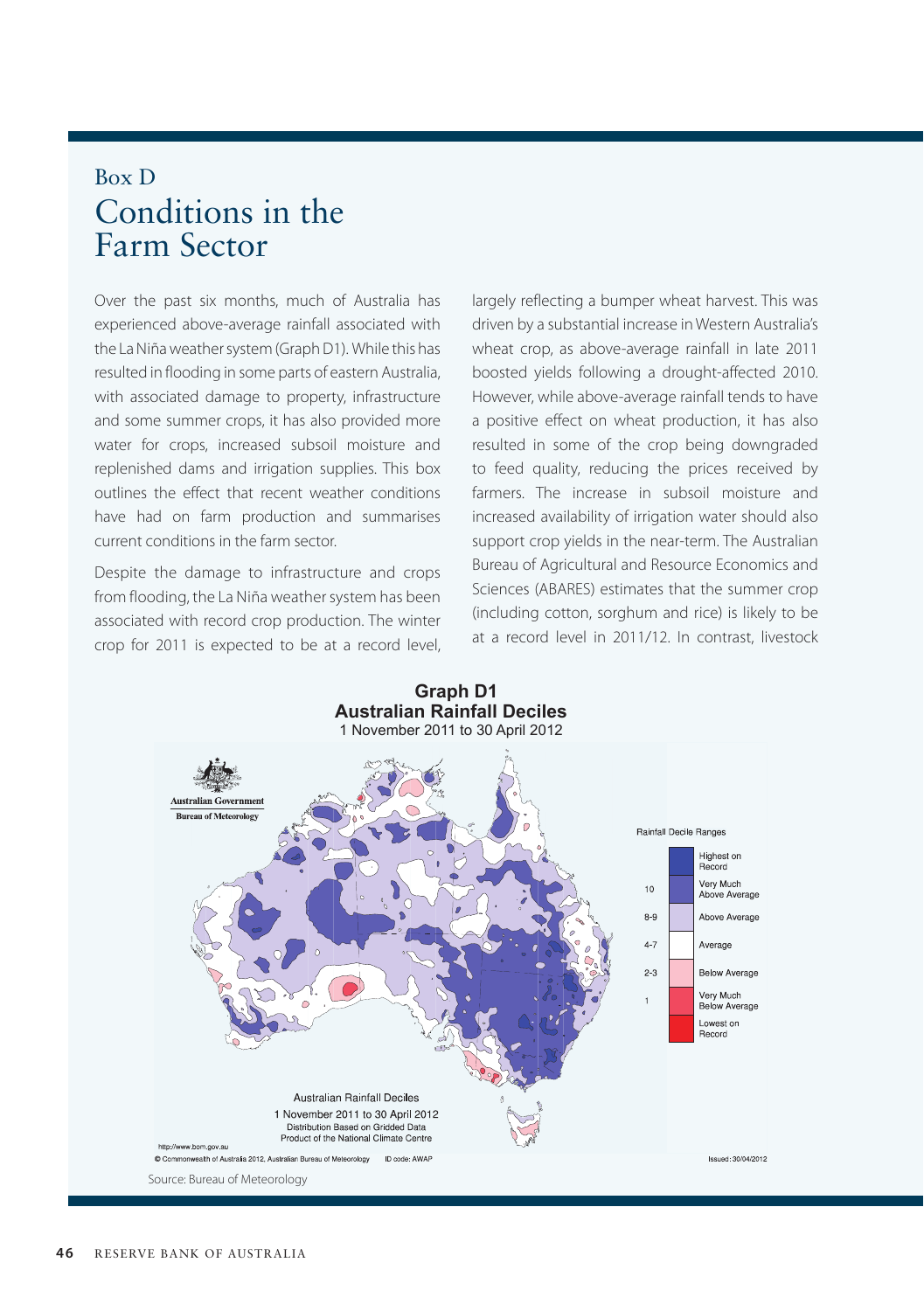production, which accounts for a little less than half of farm production, is expected to remain largely unchanged in 2011/12 since favourable seasonal <sub>Index</sub> conditions will encourage farmers to rebuild herds at the expense of slaughtering.

The high levels of farm production over the past year have led to strong growth in rural exports, which accounted for around 10 per cent of the value of total exports in 2011. Rural export volumes grew by 18 per cent over 2011, with particularly large increases in grain exports (Graph D2). Despite the high level of farm production, there has been a reported 8 per cent fall in agricultural employment over 2011. Although the fall in employment was broad based, the largest falls were recorded in New South Wales and Western Australia, where the sector may be competing for labour with the mining industry.



## **Farm Prices and Incomes**

Global prices for agricultural commodities have generally eased over the past year, but remain at high levels. Rural export prices are also relatively high in Australian dollar terms, although the increase over recent years has been less pronounced than in global prices reflecting the appreciation of the Australian dollar over this period (Graph D3).



The longer-term increase in agricultural prices has been driven in large part by rising global demand; for example, food consumption per capita has increased strongly in developing countries such as China in response to rising incomes.<sup>1</sup> The demand for grains has also risen strongly because of their use in animal feed and biofuels.

Supply-side factors have also significantly influenced price movements in recent years, with adverse weather conditions in major cropping regions of the world having temporarily bolstered some rural prices. While the La Niña weather system increases rainfall in Australia, it tends to reduce rainfall in other major wheat-producing regions. Droughts in other parts of the world during 2010 and 2011 reduced wheat production putting upward pressure on prices. More recently, however, global supply has recovered and prices have eased.

Reflecting the strong level of both production and prices, real farm incomes in Australia increased strongly in 2010/11 and are expected to remain at a high level in 2011/12. ABARES forecasts that farm profits will be positive across all states and all farming industries in 2011/12, the first time this

<sup>1</sup> See Rayner V, E Laing and J Hall (2011), 'Developments in Global Food Prices', RBA *Bulletin*, March, pp 15–21.